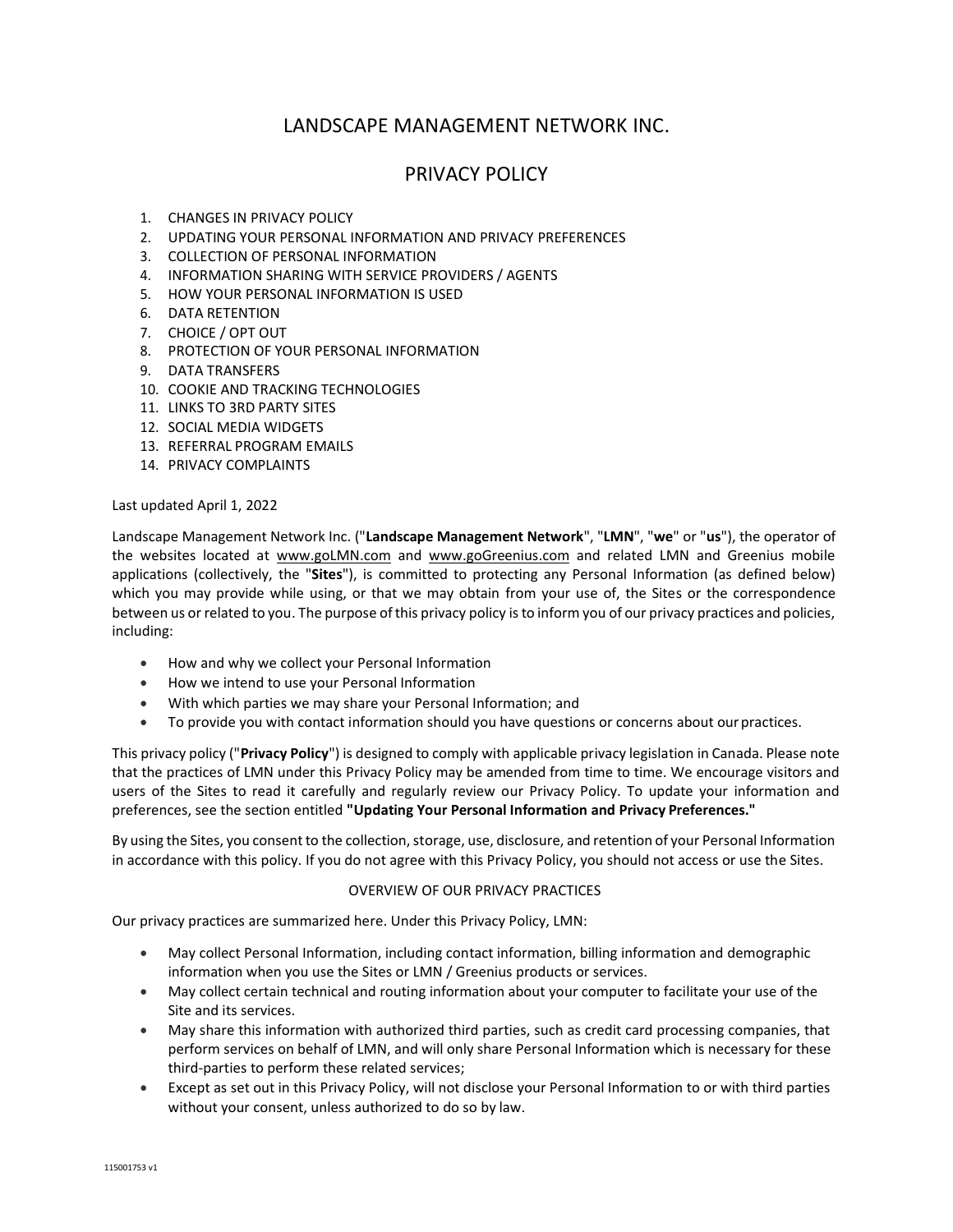- Collects and uses your Personal Information to process your activities on the Sites, send correspondence to you, administer your account, send you requested product or service information, keep you informed about special offers and services of LMN, Greenius and selected third parties (unless you have opted out of receiving such information), ensure your activity on the Sites abides with this Privacy Policy and any other applicable agreements you have entered into upon using the Sites, and customizing yourexperience;
- Stores your information through cookies and other sources to customize and improve your user experience on the Sites.
- Retains your information for as long as you have an account on the Sites, and thirty (30) days after you cancel or delete your account on the Sites, delete the information you made available to us.
- Mitigates the risk and impact of potential harms involved in the disclosure of Personal Information through the adoption of reasonable physical, technological and administrative procedures appropriate to the sensitivity of the data in an effort to safeguard the Personal Information you provide to us. Even with these measures, there is a residual risk of the loss of, unauthorized access to or unauthorized disclosure of your information which could result in financial harm to you.

Further information with respect to our privacy practices is set out below.

## 1. CHANGES IN PRIVACY POLICY

All "Personal Information" ("**Personal Information**" is defined as any information that identifies or can be used to identify, contact, or locate the person to whom such information pertains) that we collect and maintain will be subject to this Privacy Policy, as amended from time to time. LMN reserves the right to amend the Privacy Policy from time to time at its sole discretion and will provide notice on the home page of the Sites when we make material changes to this Privacy Policy. If, as the result of such changes, you want to alter the ways in which LMN is allowed to use your Personal Information, you can do so by following the procedure described in the section entitled **["Updating Your Personal Information and Privacy Preferences](https://www.shutterstock.com/privacy#anchor_updating_personal_information)**."

Except to the extent LMN is required to obtain your express consent under applicable law, you will be deemed to have been made aware of, and will be subject to, any changes to the Privacy Policy after such notice has been posted. If LMN is acquired by or merged with another entity, LMN may provide to such entity customer information that is related to that part of our business that was sold to or merged with the other entity without your consent.

## 2. UPDATING YOUR PERSONAL INFORMATION AND PRIVACY PREFERENCES

Upon request LMN will provide you with information about whether we hold, or process on behalf of a third party, any of your personal information. To request this information please contact us at [privacy@goLMN.com.](mailto:privacy@goLMN.com.)

You have the right to access and correct or delete your Personal Information and privacy preferences at any time. This may be accomplished by navigating in LMN or Greenius to "My Account", where you can view and make changes to most of your Personal Information immediately. For security purposes, certain Personal Information can only be changed by contacting LMN Customer Support at [support@goLMN.com W](mailto:support@goLMN.com)e will respond to your request within a reasonable timeframe.

It is your responsibility to notify us of any changes to your Personal Information, including contact information, so we can contact you and inform you about relevant information with respect to your use of the Sites.

Please note that deletion of mandatory Personal Information may result in you being unable to continue the use of the Sites and/or related LMN or Greenius services.

## 3. COLLECTION OF PERSONAL INFORMATION

As a visitor to the Sites, you can engage in many activities without providing any Personal Information.

However, when you order products or services as an LMN and/or Greenius subscriber, we may collect the following Personal Information from you: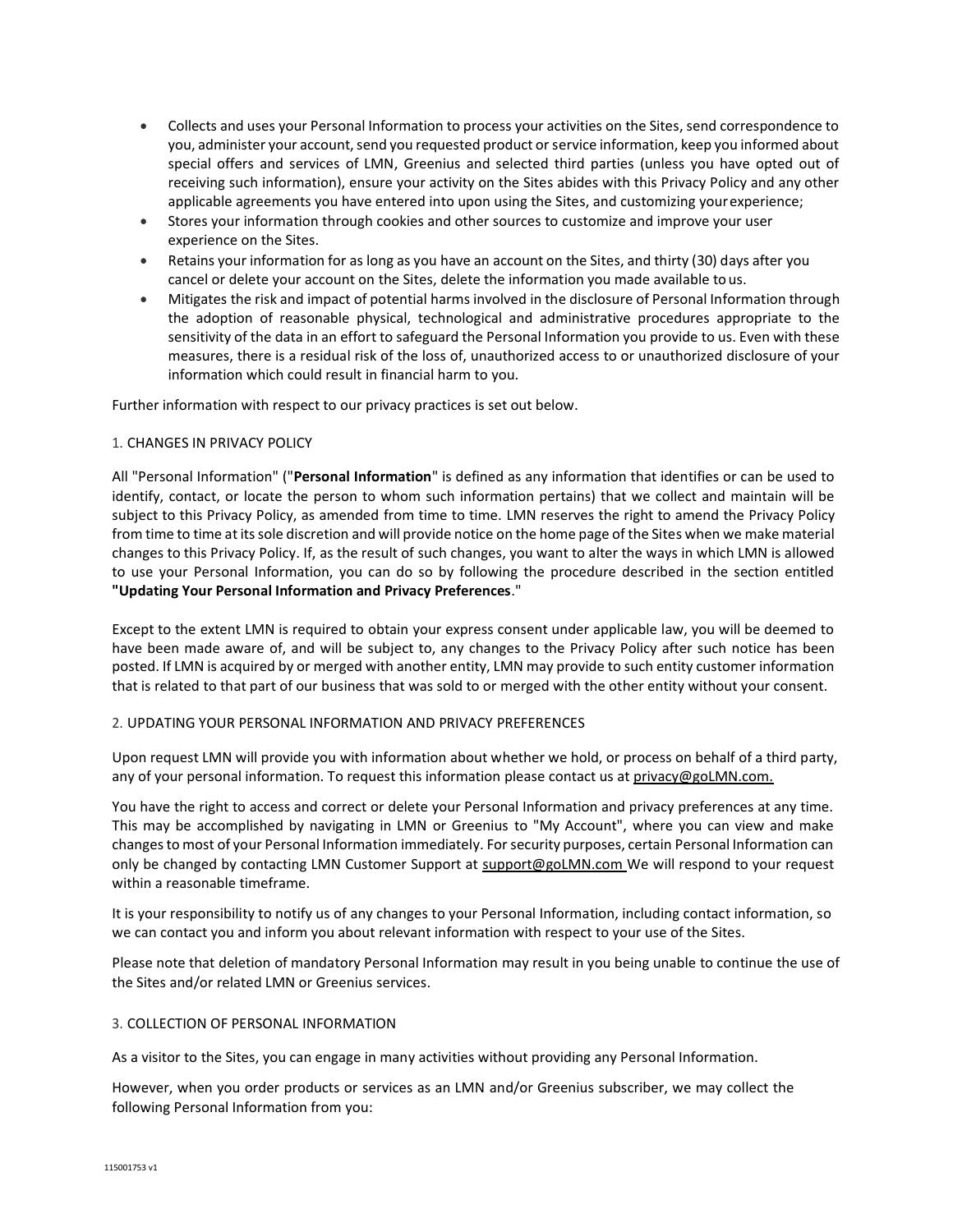- Contact information such as your name, phone, and fax numbers, address, and email address; and
- Demographic information such as your job title, job description and company name and company type.

Our Payment Processor(s) (as defined below) may also collect billing information such as the number, expiration date, card type and billing address of your credit card.

Depending upon the activity, some of the information that we ask you to provide is identified as mandatory and some as voluntary. If you do not provide the mandatory data with respect to a particular activity, you will not be able to engage in that activity.

As is true of most websites, when you use the Sites, LMN or third parties authorized by LMN may also collect certain technical and routing information about your computer to facilitate your use of the Sites and related LMN / Greenius services. For example, we may log environmental variables, such as browser type, operating system, CPU speed, and the Internet Protocol (IP) address of your computer. We use these environmental variables to facilitate and track your use of the Sites and the LMN / Greenius services. LMN also uses such environmental variables to measure traffic patterns on the Sites. To better understand the needs of our visitors to the Sites we may occasionally match such information with your Personal Information.

In order to reduce errors in our database, authenticate our users, and prevent abuse of our system, we may on occasion supplement the Personal Information you submit to us with information from third-party sources. For example, we may supplement your contact information with address information provided by the U.S. Postal Service or Canada Post to qualify your information and prevent errors in our database. As permissible, we may also supplement the information you provide to us with demographic and other information (such as age or interest in equipment) stored in third-party databases in order to make it more likely that marketing communications we send will be of interest to you.

## 4. INFORMATION SHARING WITH SERVICE PROVIDERS / AGENTS

LMN uses [Cardconnect](https://cardconnect.com/) and [Payrix](https://www.payrix.com/) as PCI-DSS compliant third-party payment processors (each, a "**Payment Processor**") to process payments on the LMN Site. Any Personal Information provided to a Payment Processor will be subject to the terms, conditions and privacy policies of the applicable Payment Processor and your credit card issuer. Th[e Cardconnect Privacy Policy](https://cardconnect.com/privacy-policy) is available here, and th[e Payrix Privacy Policy](https://portal.payrix.com/privacy) is available here. If you provide Personal Information to a Payment Processor, you acknowledge and agree that such Payment Processor may use and disclose aggregated and/or deidentified data that is derived from your Personal Information, solely in aggregate or other de-identified form, in connection with its business.

The LMN Lend functionality on our LMN Site is powered by [Lendflow.](https://lendflow.io/) Your use of LMN Lend is subject to the [Lendflow Terms of Service](https://docs.google.com/document/u/1/d/e/2PACX-1vRM57l8G7IwCsFSD-E4Cp_AIv_BNPbWPqyxJ6rWHlA5Zhy50A4W0dambrC-zxzEsNOzzcoZUHZcPuDm/pub) and Lendflow's [Privacy Policy.](https://docs.google.com/document/u/1/d/e/2PACX-1vTYHkkRmGmwBlIh-_9VfmCLHSMDNmIYJOfqDQ8o_5zgofB4Y6on7MM6XfftmLDC2g/pub) If you use LMN Lending, you acknowledge and agree that your Personal Information will be collected, used, and disclosed by Lendflow in accordance with Lendflow's Privacy Policy. LMN is not responsible for the collection, use and disclosure of any information collected by Lendflow.

We also share Personal Information with certain companies that perform services on our behalf. We only share the Personal Information which is necessary for them to perform those services. We require any company with which we may share Personal Information to protect that data in a manner consistent with this policy and to limit the use of such Personal Information to the performance of services for LMN.

We do not sell or otherwise provide Personal Information to outside companies for the marketing of their own products or services.

## 5. HOW YOUR PERSONAL INFORMATION IS USED

We do not sell, rent, or share your Personal Information to or with third parties in any way other than as disclosed in this Privacy Policy. LMN collects your information in order to record and support your participation in the activities you select. LMN or one of our service providers may use this information to:

• Process your financial transactions.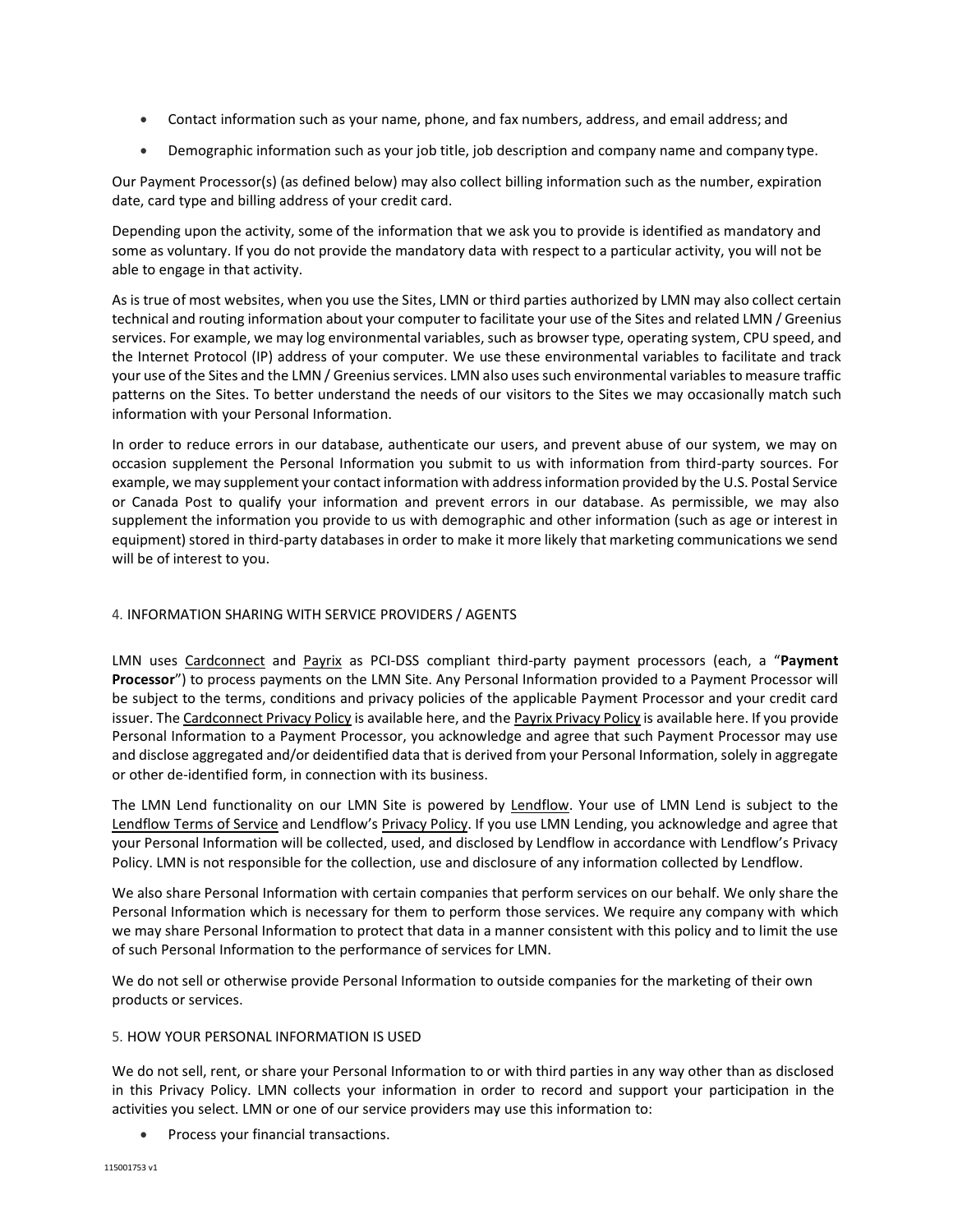- Process your order / renewal confirmations.
- Register your rights, if any, to technical support or other benefits that may be made available to registered users.
- Respond to customer service requests, questions, and concerns.
- Administer your account.
- Send you requested product or service information.
- Subject to our obligations under applicable anti-spam laws, keep you informed about special offers and services of LMN and selected third parties.
- Administer promotions and sweepstakes you enter and notify you of the results.
- Investigate, prevent, or take action regarding illegal activities and/or violations of our Terms ofService.
- Meet research and product/service development needs and to improve our Sites, services and offerings (for example, aggregating and anonymizing Personal Information to identify usage trends); and
- Customize your experience, including targeting our services and offerings to you.

We store information that we collect through cookies, log files, transparent images, and/or third-party sources to create a summary of your preferences. We tie your Personal Information, and/or your membership usage history, to information in the summary, in order to provide tailored promotions and marketing offers, to improve the content of the site for you and/or to determine your preferences.

In certain situations, LMN may be required to disclose Personal Information in response to lawful requests by public authorities, including to meet national security or law enforcement requirements.

We further reserve the right to disclose your Personal Information as required by law (e.g., to comply with a subpoena, warrant, court order, or legal process served on LMN) and when we believe that disclosure is necessary to protect our rights, avoid litigation, protect your safety or the safety of others, investigate fraud, and/or respond to a government request.

## 6. DATA RETENTION

We will retain your Personal Information for as long as your LMN and/or Greenius account(s) is/are active. If you wish to delete your account or request that we no longer use your information to provide you services, contact us a[t support@goLMN.com. W](mailto:support@goLMN.com.)e will respond to your request within 30 days. Data is deleted from a cancelled account 30 days after cancellation date and is unrecoverable.

## 7. CHOICE / OPT OUT OF EMAILS, ETC.

You may "opt out" of receiving LMN's email updates, newsletters and/or partner emails by clicking on the "unsubscribe" link on the email and making the appropriate selections. LMN will still contact you when there are changes to the Terms of Service. In addition, we will still send you service-related announcements including, but not limited to, a registration email, benefit notification emails, emails automatically triggered by actions you took on the Sites, critical update or user actionable notices and bill related notices. Generally, you may not opt-out of these communications, which are not promotional in nature. If you wish not to receive them, you have the option of deactivating your account.

## 8. PROTECTION OF YOUR PERSONAL INFORMATION

LMN keeps the Personal Information it collects about you confidential and has adopted reasonable physical, technological, and administrative procedures appropriate to the sensitivity of the data in an effort to safeguard the Personal Information you provide to us. The Personal Information that you provide in connection with the use of the Sites is protected in several ways, including: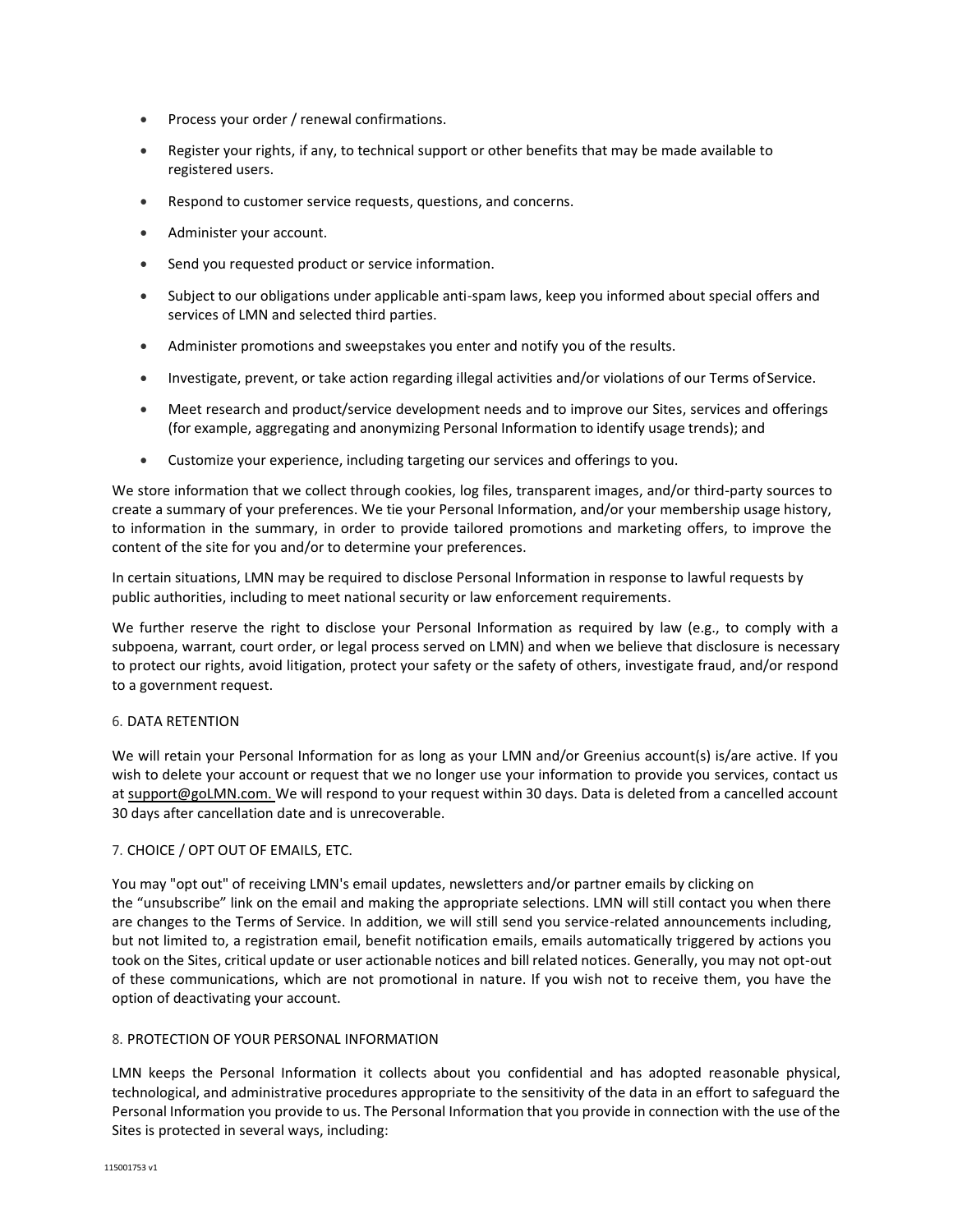- Access by you to your account profile is available through a password and unique customer ID selected by you. This password is encrypted. You should strive to use a strong, alpha-numeric password which you should not divulge to anyone.
- Your Personal Information resides on a secure server that only selected LMN personnel and contractors have access to via password.
- Your Personal Information is encrypted whenever it is transmitted to LMN.
- When you enter sensitive information (such as credit card number) on our registration or order forms, we encrypt that information using secure socket layer technology (SSL).

Notwithstanding these measures, no method of transmission over the Internet, or method of electronic storage, is 100% secure. Therefore, we cannot ensure, warrant, or guarantee the security of any such information.

If you have any questions about security on our Sites, you can send email to us a[t info@goLMN.com.](mailto:info@goLMN.com)

## 9. DATA TRANSFERS

Some of the third parties (including service providers) to whom we disclose your Personal information to as contemplated in, and in accordance with, this Privacy Policy are located outside Canada. As a result, your Personal Information will be used, stored, and/or accessed in countries outside of Canada, including the United States. However, all such information will be protected in accordance with this Privacy Policy. Please note that when your Personal Information is located outside of Canada it will be subject to the laws of the country in which it is situated.

## 10. COOKIE AND TRACKING TECHNOLOGIES

The Sites may automatically collect information as you browse, such as Internet Service Provider, browser type and version, operating system and device type, average time spent on our site(s), pages viewed, information accessed, the Internet Protocol (IP) address used to connect your computer to the Internet and other relevant statistics. Such information is sometimes referred to as web analytics and/or clickstream data.

We may combine this automatically collected log information with other information we collect about you. We do this to improve services we offer you, to improve marketing, analytics, and provide site functionality.

Technologies such as cookies, beacons, tags, and scripts are used by LMN and our affiliates, analytics services and service to provide site features and functionality. These technologies are used in analyzing trends, administering the Sites, tracking users' movements around the Sites and to gather demographic information about our user base as a whole. We may receive reports based on the use of these technologies by these companies on an individual as well as aggregated basis.

A cookie is a small, unique text file that a website can send to your computer when you visit a site. We may use session cookies, which terminate when a user closes his or her browser, and/or persistent cookies, which remain on the user's computer until manually deleted. Most web browsers can either alert you to the use of cookies or refuse to accept cookies entirely. If you do not want us to deploy cookies to your browser, you can set your browser to reject cookies or to notify you when a website tries to put a cookie on your computer. Rejecting cookies may affect your ability to use the Sites.

We also use automated devices and applications, such a[s Google Analytics](https://support.google.com/analytics/answer/6004245) (to opt out, go [here\)](https://tools.google.com/dlpage/gaoptout) to evaluate usage of our Sites. We use these tools to obtain aggregated statistical information about the use of the Sites to help us improve our services, performance, and user experiences. These analytics providers may use cookies and other technologies to perform their services and may combine the information that they collect about you on our Sites with other information that they have collected about you from your use of other sites. This Privacy Policy does not cover the collection, use and disclosure of the tracking data collected by third party analytics providers: for further information please see the relevant party's privacy policy.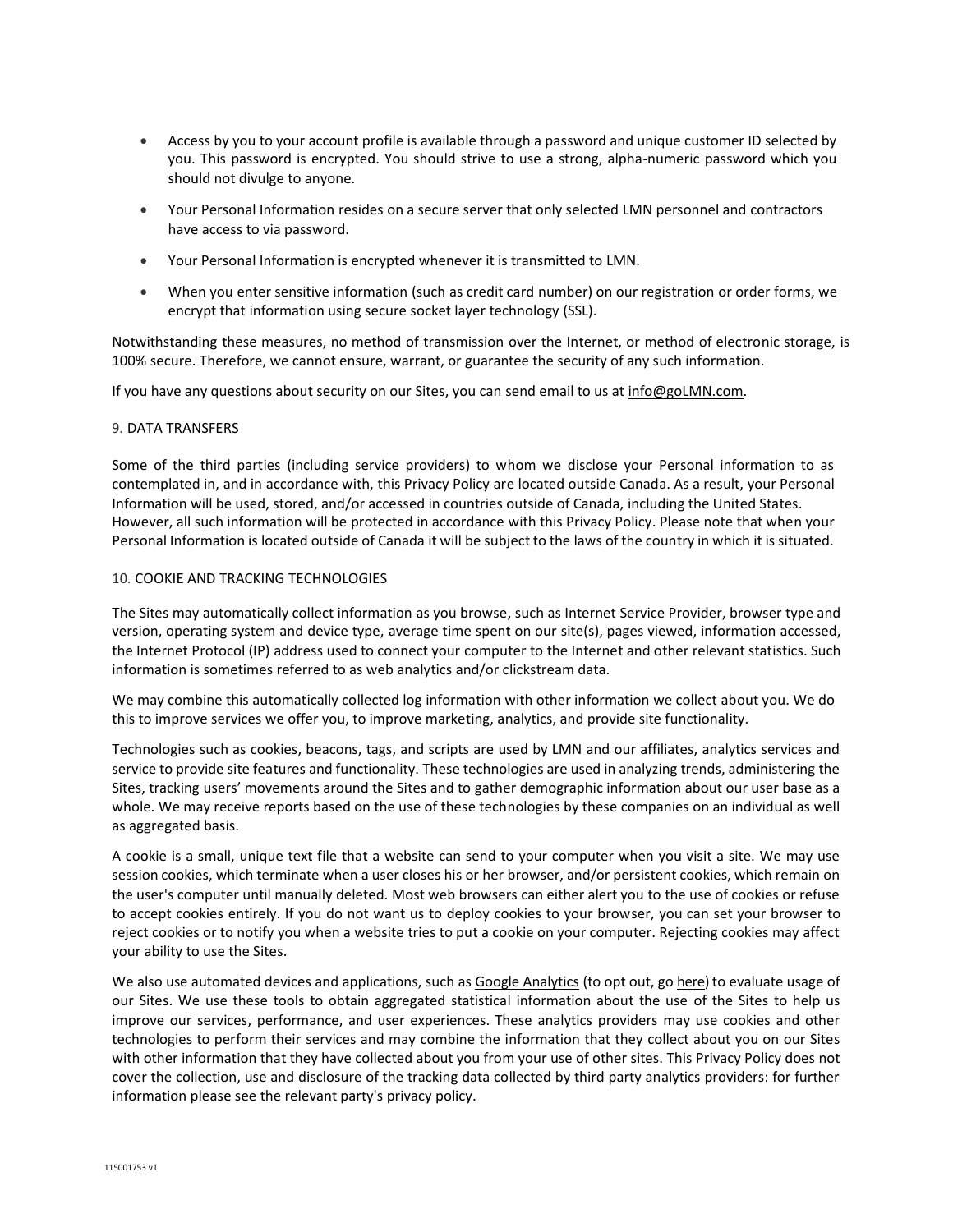## 11. PAYMENT FUNCTIONALITY AND LINKS TO 3RD PARTY SITES

A portion of our LMN Site is accessible to customers of subscribers of our Landscape Management Network (the "**Customer Portal**"). The Customer Portal provides functionality which enables such customers to send payments to a subscriber (the "**Payment Functionality**"). LMN does not collect or have access to any Personal Information submitted through the Payment Functionality. Rather, all such information is collected by a Payment Processor and is subject to the terms of their privacy policy. LMN is not responsible for the collection, use and disclosure of any information collected by the Payment Processor. If you do not agree to the terms of the Payment Processor's privacy policy, do not use, or otherwise submit any information into, the Payment Functionality.

Our Sites include other links to third party websites whose privacy practices may differ from those of LMN. If you submit Personal Information to any of those sites, your information is governed by their privacy policies. We have no responsibility or liability for the content and activities of these linked sites, and we encourage you to carefully read the privacy policy of any website you visit.

#### 12. THIRD PARTY SERVICES

We may from time to time recommend or provide you with access to other third party products, services, or website links (collectively, "**Third Party Services**") for your consideration or use, including via the Sites and Customer Portal. Such Third Party Services are provided by third party service providers (each, a "**Third Party Provider**") and made available only as a convenience to you. If you use Third Party Services, you acknowledge and agree that your Personal Information will be collected, used, and disclosed by the applicable Third Party Provider in accordance with its privacy policy. LMN is not responsible for the collection, use and disclosure of any information collected by such Third Party Providers.

## 13. SOCIAL MEDIA WIDGETS

Our Sites may include social media features, such as the "Facebook Like" button and widgets, such as the "Share this" button or interactive mini programs that run on our site (collectively the "**Features**"). These Features may collect your IP address, which page you are visiting on our site, and may set a cookie to enable the Feature to function properly. Features are either hosted by a third party or hosted directly on our Sites. Your interactions with these Features are governed by the privacy policy of the company providing it.

#### 14. REFERRAL PROGRAM EMAILS

If you choose to use our referral service to tell a friend about our Sites where you have the right to do so, we will ask you for your friend's name and email address. We will automatically send your friend a one-time email inviting him or her to visit the Site(s). LMN stores this information for the sole purpose of sending this one-time email and tracking the success of our referral program.

Your friend may contact [support@LMN.com t](mailto:support@LMN.com)o request that we remove this information from our database.

## 15. PRIVACY INFORMATION AND COMPLAINTS

LMN takes its users' privacy concerns seriously. To obtain information about LMN's policies and practices relating to our collection, use and/or disclosure of your Personal Information, including with respect to our use of service providers outside of Canada, or if you believe that LMN has not complied with this Privacy Policy with respect to your Personal Information, you may contact the Chief Technical Officer:

By mail:

Landscape Management Network

180 Enterprise Blvd